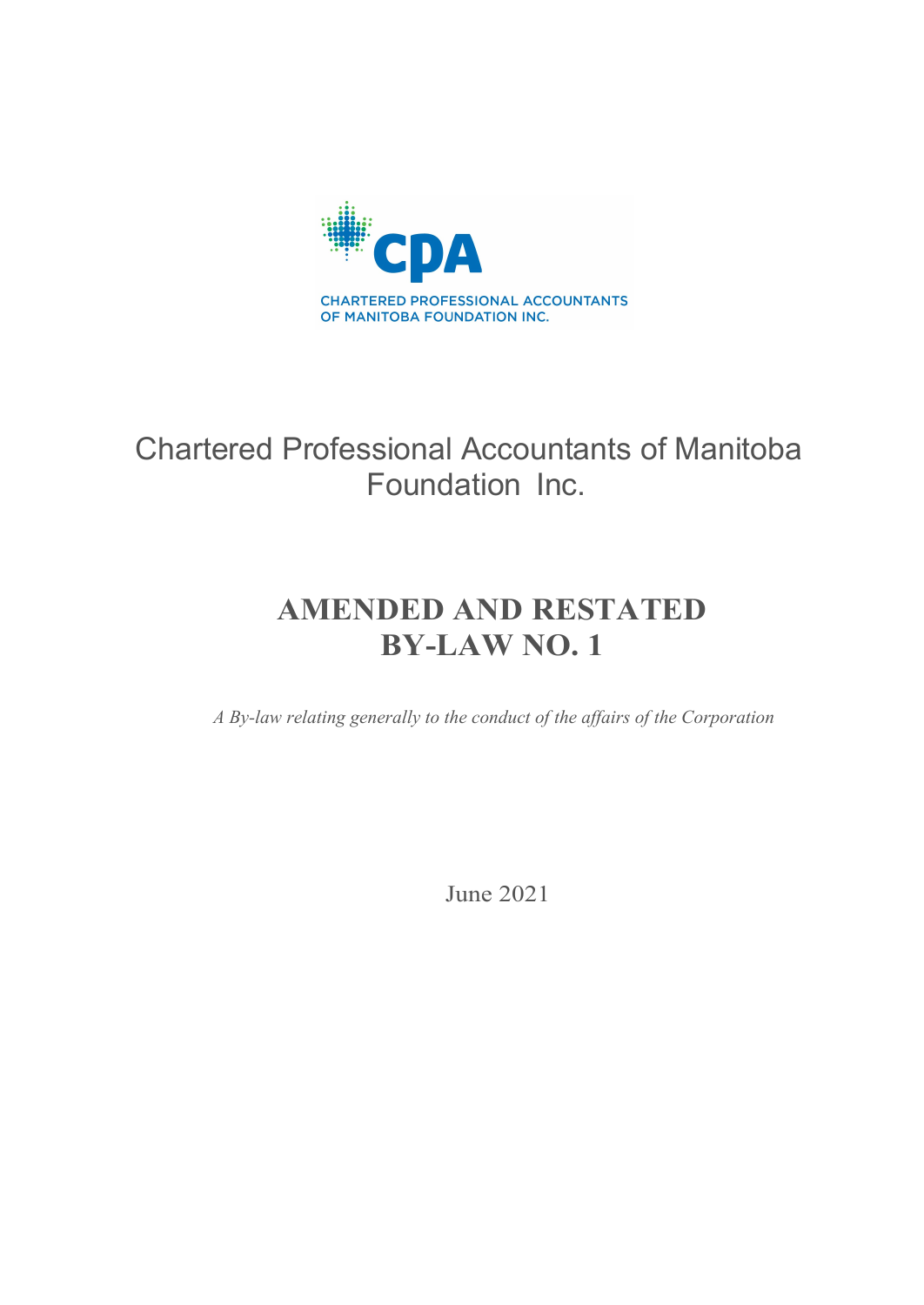#### **PURPOSE**

The purpose of Chartered Professional Accountants of Manitoba Foundation Inc. (the "Corporation") is to provide funding, including awards, scholarships and bursaries to current and future accounting students, for the purpose of enhancing the quality of accounting and business education in Manitoba and the legacy of continued academic excellence.

#### **INTERPRETATION**

#### 1. Definitions

In this By-law, unless the context otherwise specifies or requires:

- (a) **"Act"** means *The Corporations Act* (Manitoba) as from time to time amended and every statute that may be substituted therefor and, in the case of such substitution, any references in this By-law to provisions of the Act shall be read as references to the substituted provisions therefor in the new statute or statutes;
- (b) **"Board"** means the board of directors of the Corporation;
- (c) "**Business Day**" means a day other than a Saturday, Sunday or any day on which the principal commercial banks located in the City of Winnipeg are not open for business during normal banking hours;
- (d) **"Corporation"** means Chartered Professional Accountants of Manitoba Foundation Inc., a Manitoba non-share capital corporation amalgamated under the Act;
- (e) **"CPA"** means a Chartered Professional Accountant;
- (f) **"CPA Manitoba"** means Chartered Professional Accountants of Manitoba;
- (g) **"Members"** means those individuals who are members of the Corporation;
- (h) **"Regulations"** means the regulations made under the Act as from time to time amended and every regulation that may be substituted therefor and, in the case of such substitution, any references in this By-law to provisions of the regulations shall be read as references to the substituted provisions therefor in the new regulations.
- (i) **"Observer"** refers to a non-voting, appointed member of the board as contemplated in Section 16. For certainty, an "Observer" is not a "director" as that term is used herein.
- 2. Interpretation

This By-law shall, unless the context otherwise requires, be construed and interpreted in accordance with the following:

- (a) all terms which are contained in this By-law and which are defined in the Act or the Regulations shall have the meanings given to such terms in the Act or the Regulations;
- (b) words importing the singular number only shall include the plural and vice versa; and the word "person" shall include individuals, bodies corporate, corporations, companies, partnerships, syndicates, trusts and any number or aggregate of persons; and
- (c) the headings used in this By-law are inserted for reference purposes only and are not to be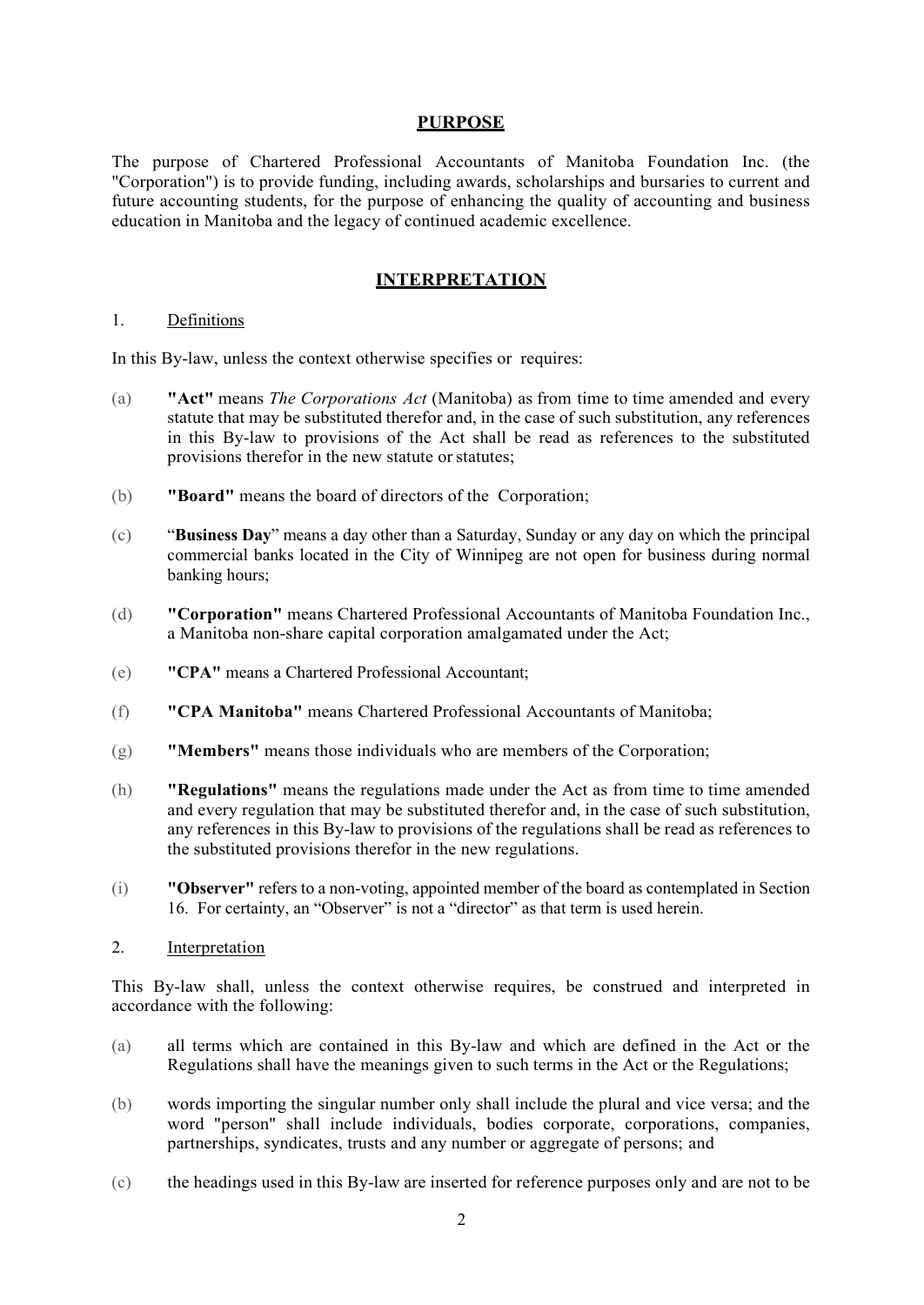considered or taken into account in construing the terms or provisions thereof or to be deemed in any way to clarify, modify or explain the effect of any such terms or provisions.

# **HEAD OFFICE**

## 3. Head Office

The head office of the Corporation shall be in the City of Winnipeg in the Province of Manitoba.

### **SEAL**

### 4. Seal

The seal of the Corporation shall be such as the Board may by resolution from time to time approve.

### **MEMBERSHIP**

### 5. Membership

The membership of the Corporation shall be composed of and restricted to the members of CPA Manitoba.

#### 6. Fees

No membership fee shall be payable.

# **DIRECTORS**

#### 7. Duties and Number

The affairs of the Corporation shall be managed by the Board. The number of directors on the Board shall be a minimum of six (6) and a maximum of eighteen (18). The number of directors from time to time shall be determined by theMembers. For certainty, in addition to the number of directors from time to time determined by the Members, the Board shall have the power to appoint two (2) non-voting Observers, as contemplated in Section 16. An Observer will not be a "director", as that term is used herein.

#### 8. Qualifications

Every director and every Observer, whether elected, appointed pursuant to Section 16, or ex officio, shall be an individual who is at least eighteen years of age, has the power under the law to contract, and does not have the status of bankrupt.

#### 9. First Directors

The directors shown on the Articles of Amalgamation of the Corporation shall become the first directors of the Corporation. The first directors' term of office on the Board shall continue until their successors are elected at the first meeting of Members. The directors then elected shall replace the first directors.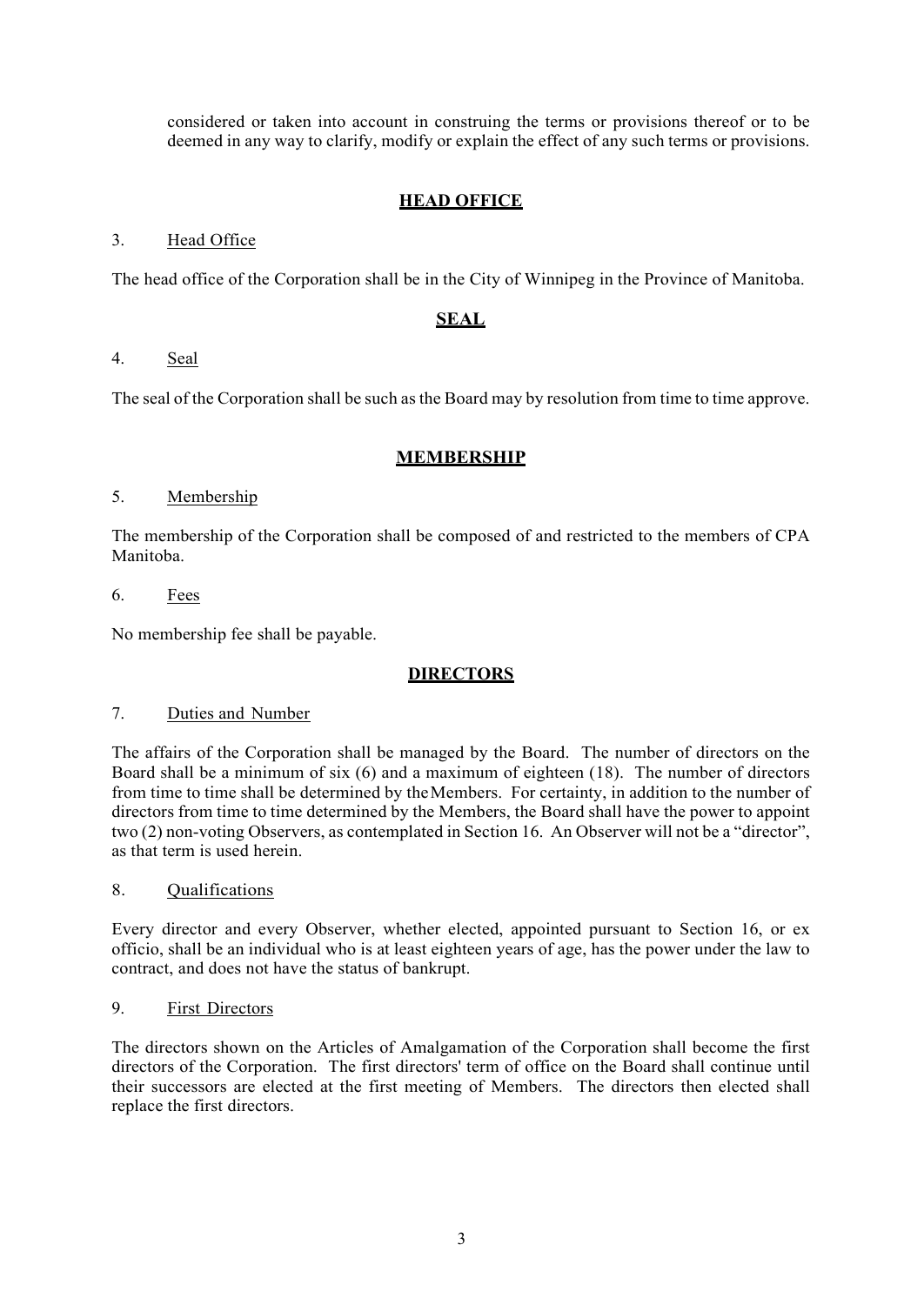#### 10. Election to the Board of Directors

Except as otherwise provided herein, election of the directors of the Board will be conducted in the following manner:

- (a) The Board will appoint a Nominating Committee comprised of the Board Chairperson, immediate Past Chairperson, the Vice-Chairperson and one other member of the Board (which may be either an Observer or a director), and this committee shall be chaired by the Vice-Chairperson.
- (b) The Nominating Committee will solicit interest from the CPA Manitoba membership and select individuals to be nominated to the Members as candidates for election to the office of a director of the Board. The Nominating Committee may propose a slate consisting of one or more candidates for nomination, and such candidates may (but are not required to) include one or more individuals nominated in accordance with subsection 10(c) below.
- (c) In addition to those individuals nominated by the Nominating Committee in accordance with subsection 10(b), any member of CPA Manitoba may make nominations for election to the Board by submitting such nominations in writing to the Secretary at least sixty (60) days before the annual meeting of Members, provided that:
	- i. any such nomination must be signed by not less than two (2) Members who are in good standing with CPA Manitoba; and
	- ii. the Nominating Committee in its discretion may accept nominations in compliance with subsection  $10(c)(i)$  received by the Secretary after the sixtieth  $(60<sup>th</sup>)$  day but before the nineteenth  $(19<sup>th</sup>)$  day before the annual meeting of members.
- (d) Before each annual or special meeting of the Members where an election is held to elect directors to the Board, the Secretary will provide the Members with:
	- i. a list of current directors indicating those directors whose terms are expiring;
	- ii. the slate of nominees for election that is proposed by the Nominating Committee in accordance with subsection 10(b); and
	- iii. a list of nominees for election who are nominated in accordance with subsection 10(c) who are not included in the slate proposed by the Nominating Committee.

Subject to the provisions of this By-law, each individual elected as a director at an annual or special meeting shall be elected for a term of office as determined by the Members at the time of such election, provided that no term shall exceed three (3) years. Each elected director's term shall commence on the date of the meeting at which such director is elected and cease upon the next annual meeting that corresponds to such director's term or until such director's successor is elected. Subject to the provisions of this By-law, an elected director shall be eligible for re-election upon the conclusion of that director's term, up to a maximum of one (1) re-election, except for a director who is also an officer (as defined in Section 35) when such director's term would otherwise expire, in which case the number of terms may be extended for so long as the director is also an officer.

#### 11. Ex Officio Directors

The chief executive officer of CPA Manitoba (the "CEO"), or the CEO's approved representative, shall be an ex officio non-voting member of the Board. The immediate Past Chairperson shall be an ex officio non-voting member of the Board (unless already otherwise a director).

# 12. Vacancies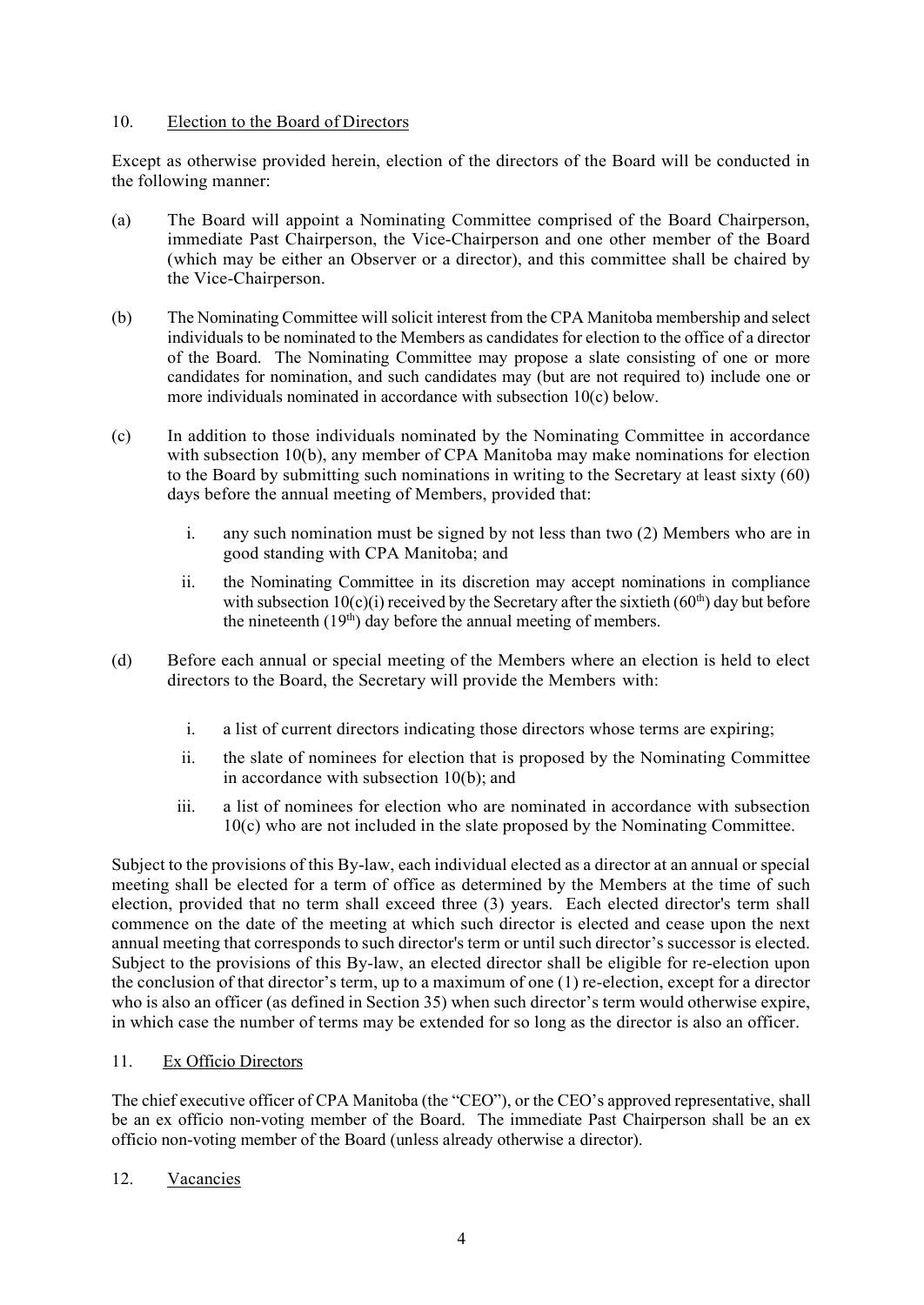The position of a director or Observer, whether elected, appointed, or ex officio, shall automatically be vacated:

- (a) if the director or Observer becomes bankrupt or suspends payment of debts generally or compounds with creditors or makes an authorized assignment or is declared insolvent;
- (b) if the director or Observer is found to be a mentally incompetent person or becomes of unsound mind;
- (c) if the director or Observer by notice in writing to the Corporation resigns office, which resignation shall be effective at the time it is received by the Corporation or at the time specified in the notice, whichever is later:
- (d) if, at a meeting of Members, a resolution is passed by at least two-thirds  $(2/3)$  of the votes cast by the Members at the meeting removing the director or Observer before the expiration of the director's or Observer's term of office;
- (e) if the director or Observer dies;
- (f) if the director or Observer who was at the time of election or appointment a CPA Manitoba member ceases to be a member in good standing of CPA Manitoba;
- (g) if the director or Observer becomes an "ineligible individual" as that term is defined in subsection 149.1(1) of the *Income Tax Act* (Canada), or any provision substituted therefor; or
- (h) if the director or Observer is determined, by at least two-thirds (2/3) majority of the votes cast by the directors, to have violated the CPA Manitoba Foundation Code of Conduct.

#### 13. Filling Vacancies

A vacancy occurring in the Board (with respect to directors) pursuant to Section 12 shall be filled as follows:

- (a) if the vacancy occurs as a result of the removal of any elected director in accordance with subsection 12(d) above, it may be filled upon an election by the Members and any director elected to fill a removed director's place shall hold office for the remainder of the removed director's term;
- (b) any other vacancy in the Board may be filled by the directors then in office for the remainder of the term of the vacated director if the directors then in office shall see fit to do so, so long as there then remains a quorum of directors in office. If there is not a quorum of directors, the remaining directors shall forthwith call a meeting of the Members to fill the vacancy;
- (c) otherwise such vacancy shall be filled at the next annual meeting of Members at which meeting the directors for the ensuing year are elected.

If the Board at any time amends its by-laws to increase the maximum number of directors that are authorized in accordance with section 7, a vacancy or vacancies, as applicable, equal to the amount of the increase in the number of authorized directors, shall thereby be deemed to have occurred, which vacancy or vacancies may be filled upon an election by the Members at an annual or special meeting of the Members, provided that such amendment to the by-laws is confirmed by at least two-thirds (2/3) of the votes cast at an annual or special meeting of Members.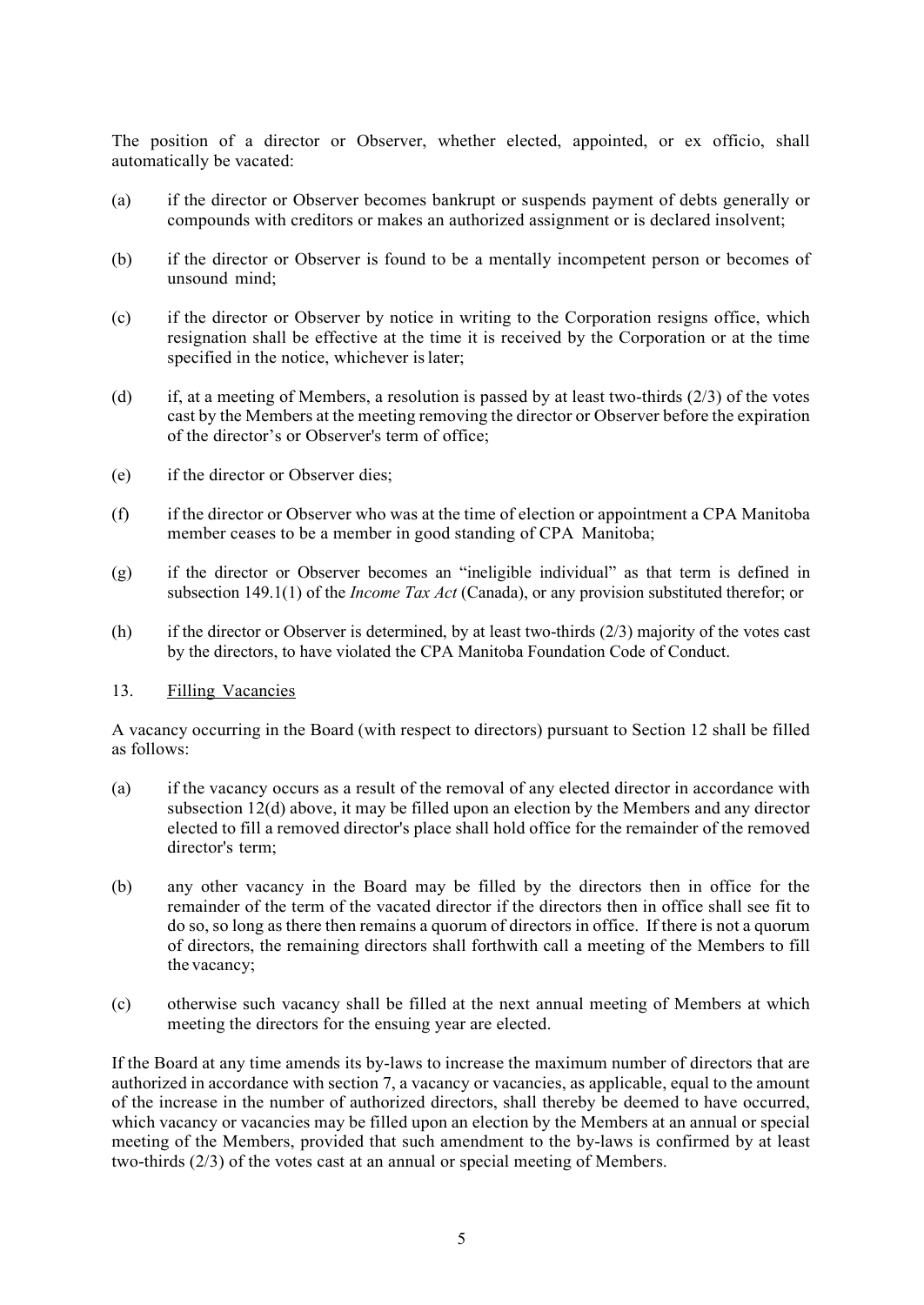A vacancy occurring with respect to Observers pursuant to Section 12 (or otherwise) may be filled in accordance with Section 16.

## 14. Committees

The Board may from time to time appoint any committee or committees, as it deems necessary or appropriate for such purposes and with such powers as the Board shall see fit. Any such committee may formulate its own rules of procedure, subject to such regulations or directions as the Board may from time to time make. Any committee member may be removed by resolution of the Board. The Board may fix any remuneration for committee members who are not also directors of the Corporation.

### 15. Remuneration of Directors

The directors shall serve as such without remuneration and no director shall directly or indirectly receive any profit from occupying the position of director; provided that a director may be reimbursed for reasonable expenses incurred by the director in the performance of the director's duties.

### 16. Observers

The Board may appoint two (2) non-voting Observers, who shall be entitled to receive notice and participate in meetings of the Board. The Observers shall serve as such without remuneration. One (1) observer shall be a non-member of CPA Manitoba who shall act as a public representative, and the other shall be an individual currently enrolled in good standing as a "student" of CPA Manitoba who shall act as a student representative. The term of the appointment of each Observer shall be decided by the Board, in its discretion, provided that no term shall exceed three (3) years. Each appointed Observer's term shall commence on the date of the meeting at which such Observer is appointed and cease upon the next annual meeting that corresponds to such Observer's term or until such Observer's successor is appointed. Subject to the provisions of this By-law, an appointed Observer shall be eligible for re-appointment upon the conclusion of that Observer's term, up to a maximum of one (1) re-appointment.

For the purposes of this Section 16, a "student" is defined as a student or candidate in good standing with the CPA Western School of Business and enrolled in a CPA program or a non-student who at the time of their appointment or re-appointment (as the case may be) as an Observer has, within the last two (2) years, been a student of a CPA program provided that, should the individual not be a current student, they are a member in good standing and have ceased being a student as a result of their successful completion of the CPA program.

Any vacancy in the number of Observers may be filled by the directors then in office for the remainder of the term of the vacated Observer if the directors then in office shall see fit to do so.

# **MEETINGS OF MEMBERS**

# 17. Annual Meeting

The annual meeting of the Members shall be held within Manitoba, on such day in each year and at such time as the directors may by resolution determine, or, if all the Members entitled to vote at such meeting so agree, at one place or more outside of Manitoba.

#### 18. Special Meetings

Special meetings of the Members may be convened at any time by order of the Chairperson or of the Board to be held in the City of Winnipeg, in Manitoba, or at such other place within Manitoba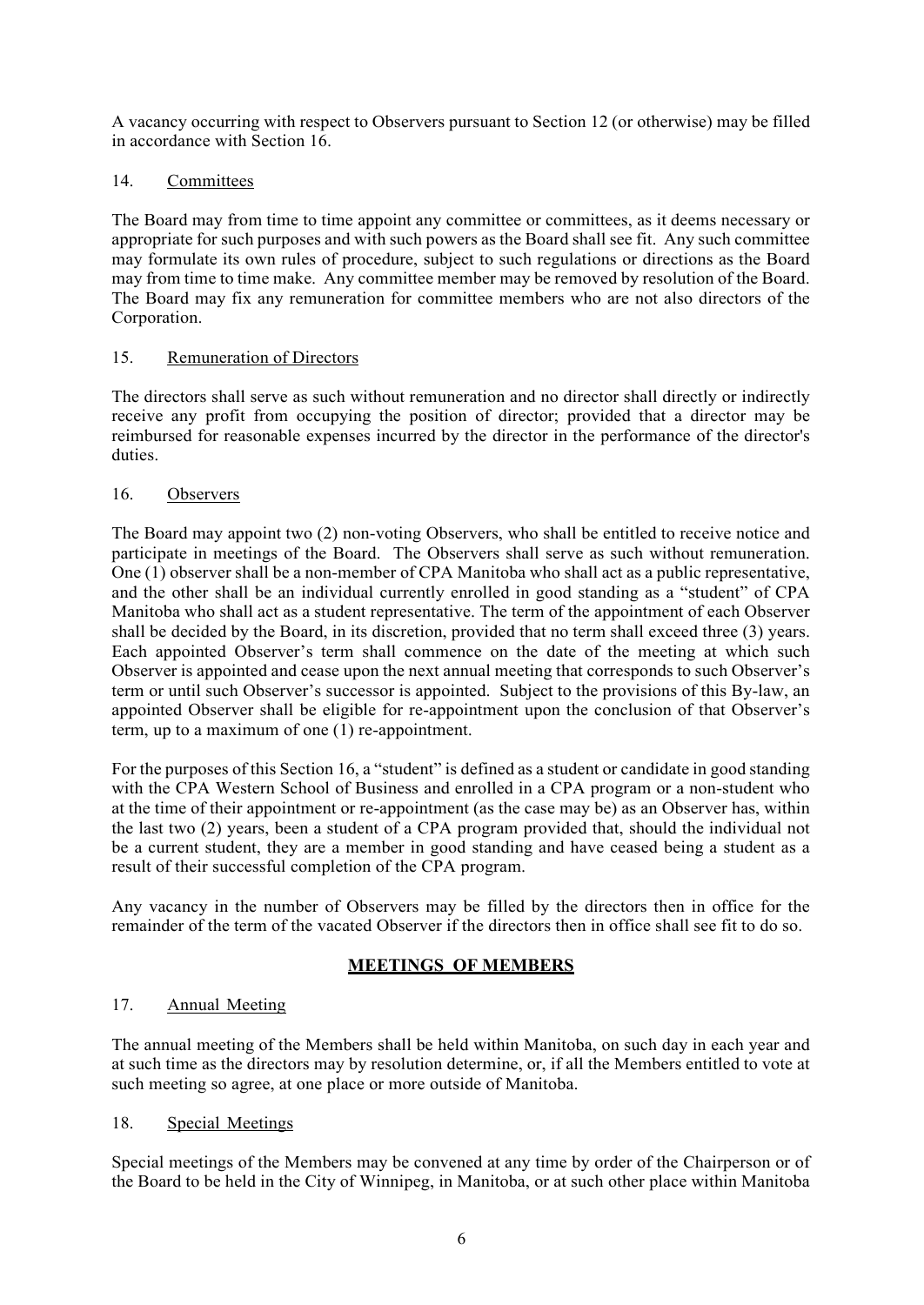as the directors may by resolution determine, or if all the Members entitled to vote at such meeting so agree, at one place or more outside of Manitoba.

# 19. Notice

Notice of any such meeting shall be sent not less than five (5) Business Days before the meeting is to take place; provided always that a Member may in any manner and at any time waive notice of a meeting of Members and attendance of a Member at a meeting of Members shall constitute a waiver of notice of the meeting except where a Member attends a meeting for the express purpose of objecting to the transaction of any business on the grounds that the meeting is not lawfully called; provided further that meetings of Members may be held at any time without notice if all the Members are present (except where a Member attends a meeting for the express purpose of objecting to the transaction of any business on the grounds that the meeting is not lawfully called) or if all of the absent Members waive notice before or after the date of such meeting.

### 20. Persons Entitled to be Present

The only persons entitled to be present at a meeting of Members shall be those entitled to vote at the meeting, the directors, the officers, and the auditor of the Corporation, and such other persons who are entitled or required under any provision of the Act, the Regulations, or this By-law to be present at the meeting. Any other person may be admitted only on the invitation of the Members of the meeting or by resolution of the directors.

### 21. Chair of the Meeting

The Chairperson of the Board will chair the meeting of the Members but, if the Chairperson of the Board is absent or is otherwise unable to chair, the Vice-Chairperson will chair the meeting of Members. If the Chairperson and the Vice-Chairperson of the Board are absent or otherwise unable to act as chair, the Members who are present and entitled to vote at the meeting shall choose one of their number to chair the meeting.

# 22. Adjournment

Any meeting of Members may be adjourned from time to time by the chair of the meeting, with the consent of the meeting, to a fixed time and place. Notice of any adjourned meeting of Members is not required to be given if the time and place of the adjourned meeting is announced at the original meeting. Any adjourned meeting shall be duly constituted if held in accordance with the terms of the adjournment and a quorum is present. The Members who formed a quorum at the original meeting are not required to form the quorum at the adjourned meeting. If there is no quorum present at the adjourned meeting, the original meeting shall be deemed to have terminated forthwith after its adjournment. Any business may be brought before or dealt with at any adjourned meeting which might have been brought before or dealt with at the original meeting in accordance with the notice calling the same.

# 23. Quorum

A quorum at any meeting of the Members (unless a greater number of Members are required to be present by the Act) shall be 20 Members entitled to vote at the meeting. If a quorum is present at the opening of a meeting of Members, the Members present may proceed with the business of the meeting even if a quorum is not present throughout the meeting.

#### 24. Votes to Govern

At any meeting of Members every question shall, unless otherwise provided by the Act or this Bylaw, be determined by a majority of the votes cast on the question. The chair of the meeting shall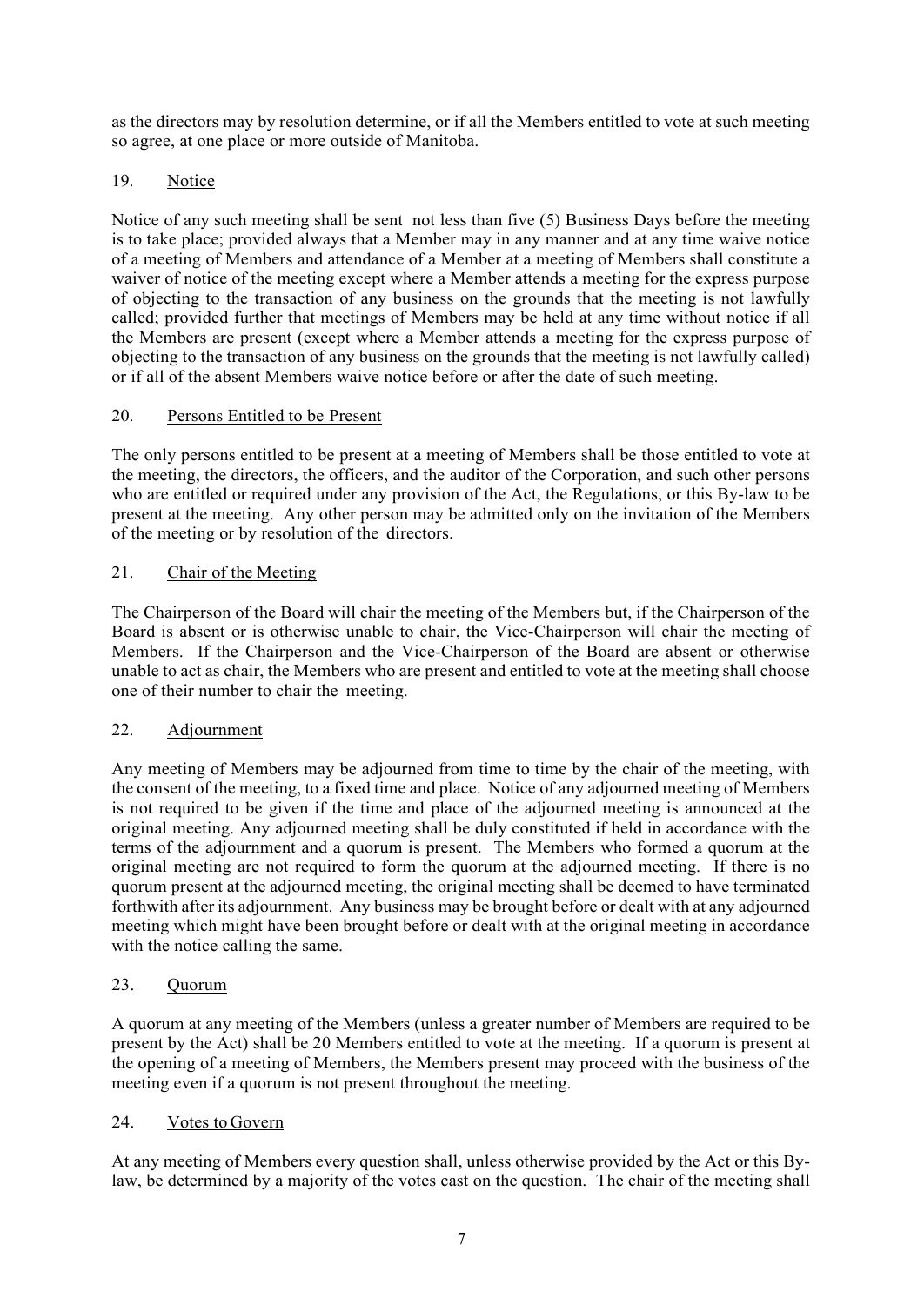not vote except in the case of an equality of votes, either on a show of hands or on a ballot or on the results of electronic voting, in which case the chair shall have the casting vote.

A Member may appoint as his or her proxy any other Member to vote at any annual or special general meeting.

#### 25. Meeting Held by Electronic Means

Any meeting of the Members may be held by means of a telephonic, electronic or other communication facility that permits all Members to communicate adequately with each other during the meeting. If voting is to take place by means of telephonic, electronic or other communication facilities, the Board must take reasonable measures to ensure that the identity of each Member who votes is verified.

### **MEETINGS OF DIRECTORS**

#### 26. Place of Meeting

Meetings of the Board may be held at any place within or outside Manitoba.

#### 27. Notice

A meeting of directors may be convened by the Chairperson, Vice-Chairperson or not less than 25% of the directors at any time. The Secretary, when directed or authorized by any of such officers or directors, shall convene a meeting of directors. A minimum of two (2) Business Days' notice of such meeting shall be given to each director.

A director may in any manner and at any time waive notice of a meeting of directors and attendance of a director at a meeting of directors shall constitute a waiver of notice of the meeting except where a director attends a meeting for the express purpose of objecting to the transaction of any business on the grounds that the meeting is not lawfully called; provided further that meetings of directors may be held at any time without notice if all the directors are present (except where a director attends a meeting for the express purpose of objecting to the transaction of any business on the grounds that the meeting is not lawfully called) or if all of the absent directors waive notice before or after the date of such meeting.

If the first meeting of the Board following the election of directors is held immediately thereafter, then for such meeting or for a meeting of the Board at which a director is elected to fill a vacancy in the Board, no notice shall be necessary to the newly elected directors or director in order to legally constitute the meeting, provided that a quorum of the directors is present.

#### 28. Adjournment

Any meeting of directors may be adjourned from time to time by the chair of the meeting, with the consent of the meeting, to a fixed time and place. Notice of any adjourned meeting of directors is not required to be given if the time and place of the adjourned meeting is announced at the original meeting. Any adjourned meeting shall be duly constituted if held in accordance with the terms of the adjournment and a quorum is present. The directors who formed a quorum at the original meeting are not required to form the quorum at the adjourned meeting. If there is no quorum present at the adjourned meeting, the original meeting shall be deemed to have terminated forthwith after its adjournment. Any business may be brought before or dealt with at any adjourned meeting which might have been brought before or dealt with at the original meeting in accordance with the notice calling thesame.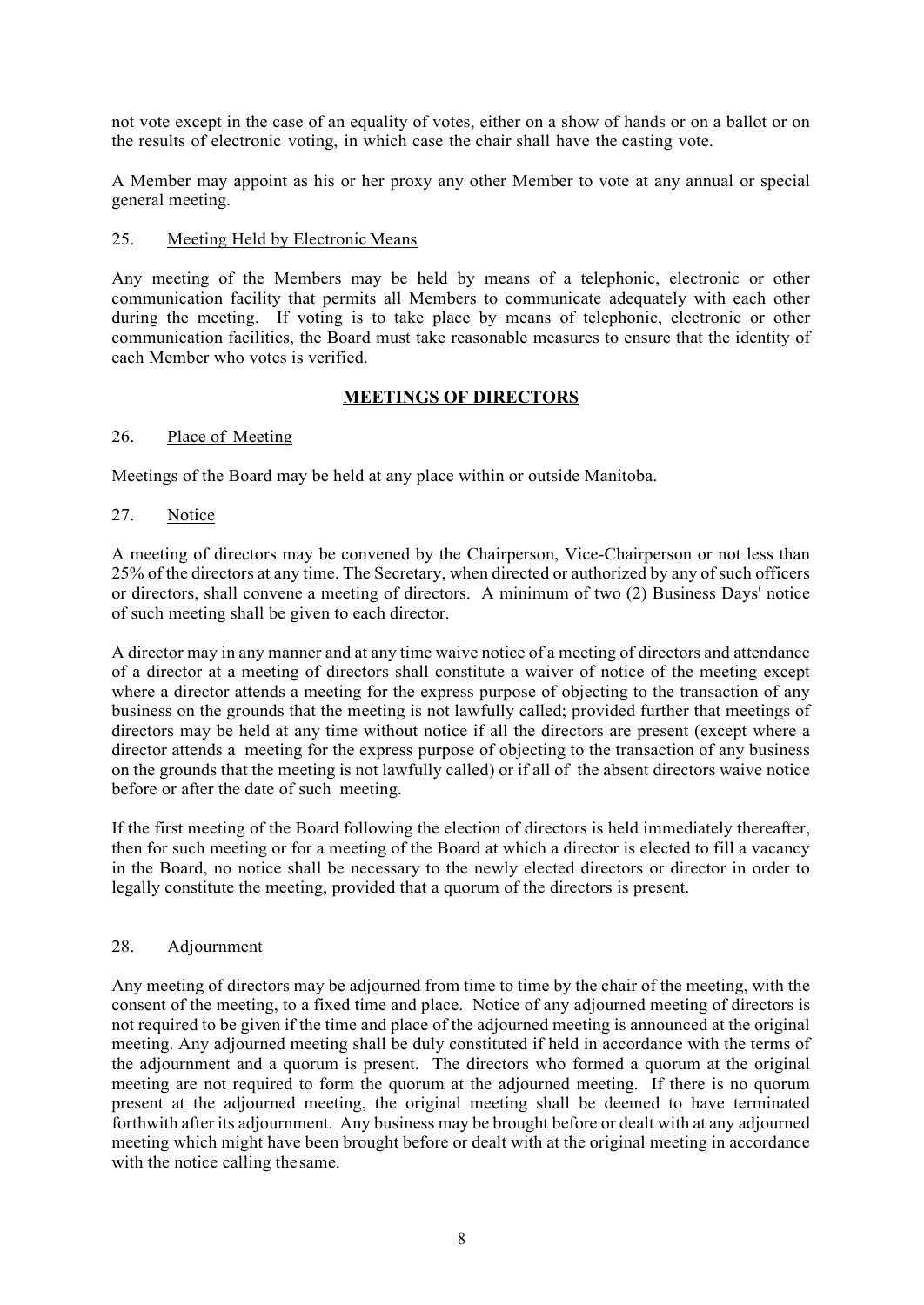#### 29. Quorum

A quorum at any meeting of the directors shall be 50% of the directors entitled to vote at the meeting.

#### 30. Votes to Govern

At any meeting of the Board every question shall, unless otherwise provided by the Act or this Bylaw, be determined by a majority of the votes cast on the question. The chair of the meeting shall not vote except in the case of an equality of votes, either on a show of hands or on a ballot or on the results of electronic voting, in which case the chair shall have the casting vote.

### 31. Meeting Held by Electronic Means

Any meeting of the Board may be held by means of a telephonic, electronic or other communication facility that permits all directors to communicate adequately with each other during the meeting. If voting is to take place by means of telephonic, electronic or other communication facilities, the chair of the meeting must take reasonable measures to ensure that the identity of each director who votes is verified.

# **POWERS OF DIRECTORS**

# 32. Administer Affairs

The Board may administer the affairs of the Corporation in all things and make or cause to be made for the Corporation, in its name, any kind of contract which the Corporation may lawfully enter into and, save as hereinafter provided, generally, may exercise all such other powers and do all such other acts and things as the Corporation is authorized to exercise and do.

# 33. Investment Power

The Board may from time to time and in accordance with the financial policies of the Corporation, if any:

- (a) have the custody of and manage and deal with all property entrusted to it, and make all investments, re-investments, conversions, sales, or disposition thereof which may at any time or from time to time appear necessary or desirable, with power to retain investments in the form received by the Corporation so long as the Corporation thinks it proper, but the Corporation shall not make any new investments or re-investments in any property or security other than securities in which a trustee or trust company may invest trust moneys under the laws of the Province of Manitoba and in so investing or re-investing, the Corporation shall exercise the judgment and care that a person of prudence, discretion and intelligence would exercise in administering the property of others;
- (b) observe, carry out, perform, and give effect to all terms, provisions, and conditions which may be attached to the donation of any property by the donor thereof, and, in deciding the manner in which the income from such property may be used or applied, shall be governed by any particular wish that may be expressed in the instrument creating the trust or effectuating the gift to the Corporation;
- (c) not be required to accept any gift, whether of real or personal property where, in the opinion of the board, the acceptance thereof is not in the best interests of the Corporation; and the board may require any donor to absorb the costs and expenses made necessary by reason of the nature of the gift to the Corporation, or by reason of the conditions imposed by the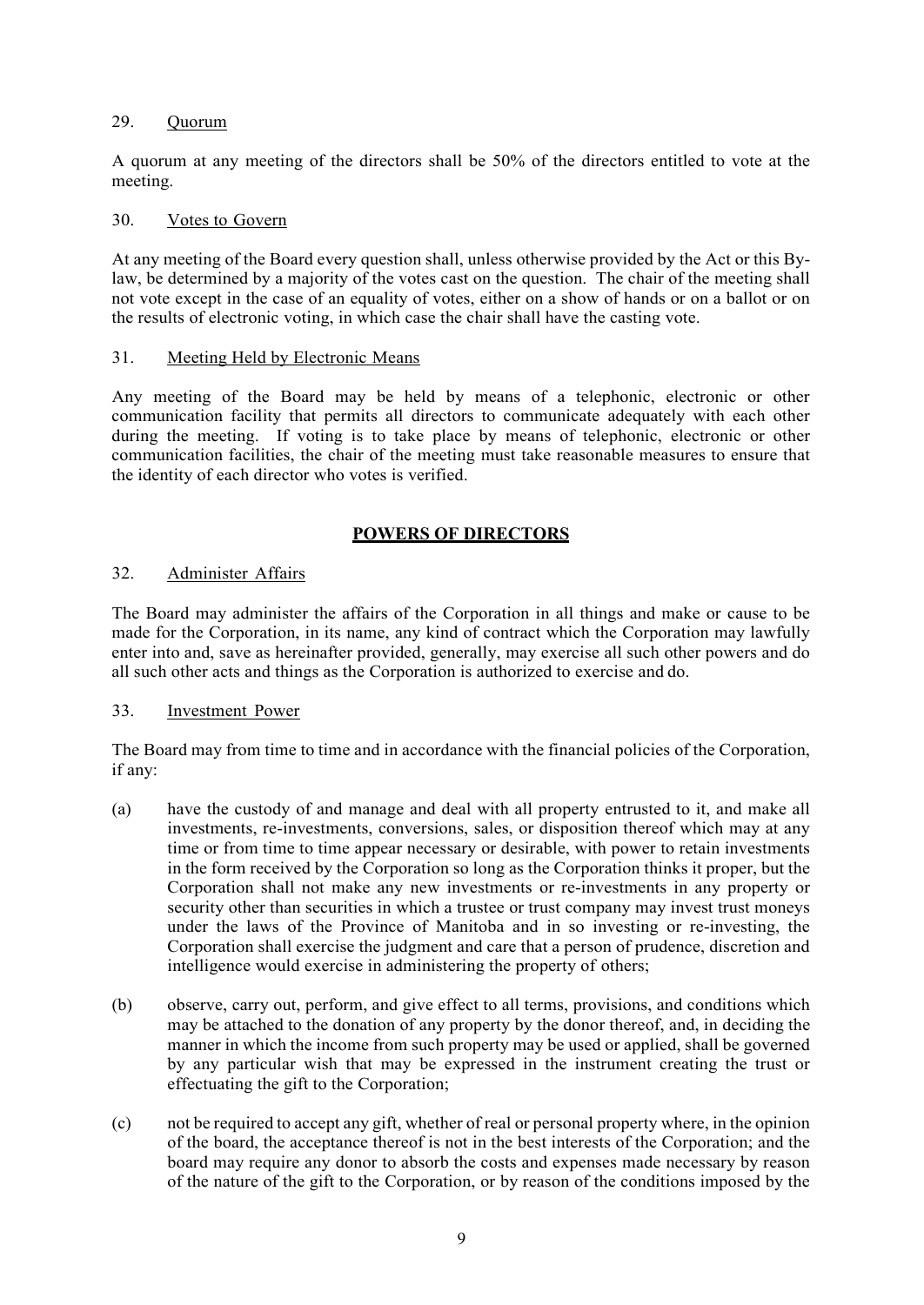donor; and

(d) pay all accounts and expenses of the Corporation as the Board direct.

### 34. Agents and Employees

The Board may appoint such agents and engage such employees as it shall deem necessary from time to time and such persons shall have such authority and shall perform such duties as shall be prescribed by the Board at the time of such appointment. The remuneration of all agents and employees shall, subject to the other provisions of this By-law, be fixed by the Board by resolution.

# **OFFICERS**

#### 35. Appointment

The Board may annually or more often as may be required, appoint a Chairperson of the Board, a Vice-Chairperson of the Board, an Executive Director, a Secretary, and a Treasurer. A director may be appointed to any office of the Corporation but none of the said officers need be a director except that the Chairperson of the Board and the Vice-Chairperson of the Board shall be directors of the Corporation. Two or more of the aforesaid offices may be held by the same person. In case and whenever the same person holds the offices of Secretary and Treasurer that person may but need not be known as the Secretary-Treasurer. The Board may from time to time appoint such other officers and agents as it shall deem necessary that shall have such authority and shall perform such duties as may from time to time be prescribed by the Board.

#### 36. Removal of Officers

Officers shall be subject to removal by resolution of the Board at any time, with or without cause.

#### 37. Duties of Officers May be Delegated

In case of the absence or inability to act of any officer of the Corporation or for any other reason that the Board may deem sufficient, the Board may delegate all or any of the powers of any such officer to any other officer or to any director for the time being.

#### 38. Powers and Duties

Unless otherwise specified by the Board which may, subject to the Act, modify, restrict or supplement such duties and powers, the offices of the Corporation, if designated and if officers are appointed, shall have the following duties and powers associated with their positions:

- (a) Chairperson of the Board. The Chairperson of the Board, if any, shall, when present, preside at all meetings of the Board.
- (b) Vice-Chairperson of the Board. If the Chairperson of the Board is absent or is unable or refuses to act, the Vice-Chairperson of the Board, if any, shall, when present, preside at all meetings of the Board.
- (c) Secretary. The Secretary shall give or cause to be given notices for all meetings of the Board or committees of directors, if any, when directed to do so, and shall have charge of the corporate seal of the Corporation (if any) and the minute books of the Corporation.
- (d) Treasurer. The Treasurer shall keep or shall cause to be kept an accurate account of all receipts and disbursements of the Corporation and proper books of account, and shall deposit or shall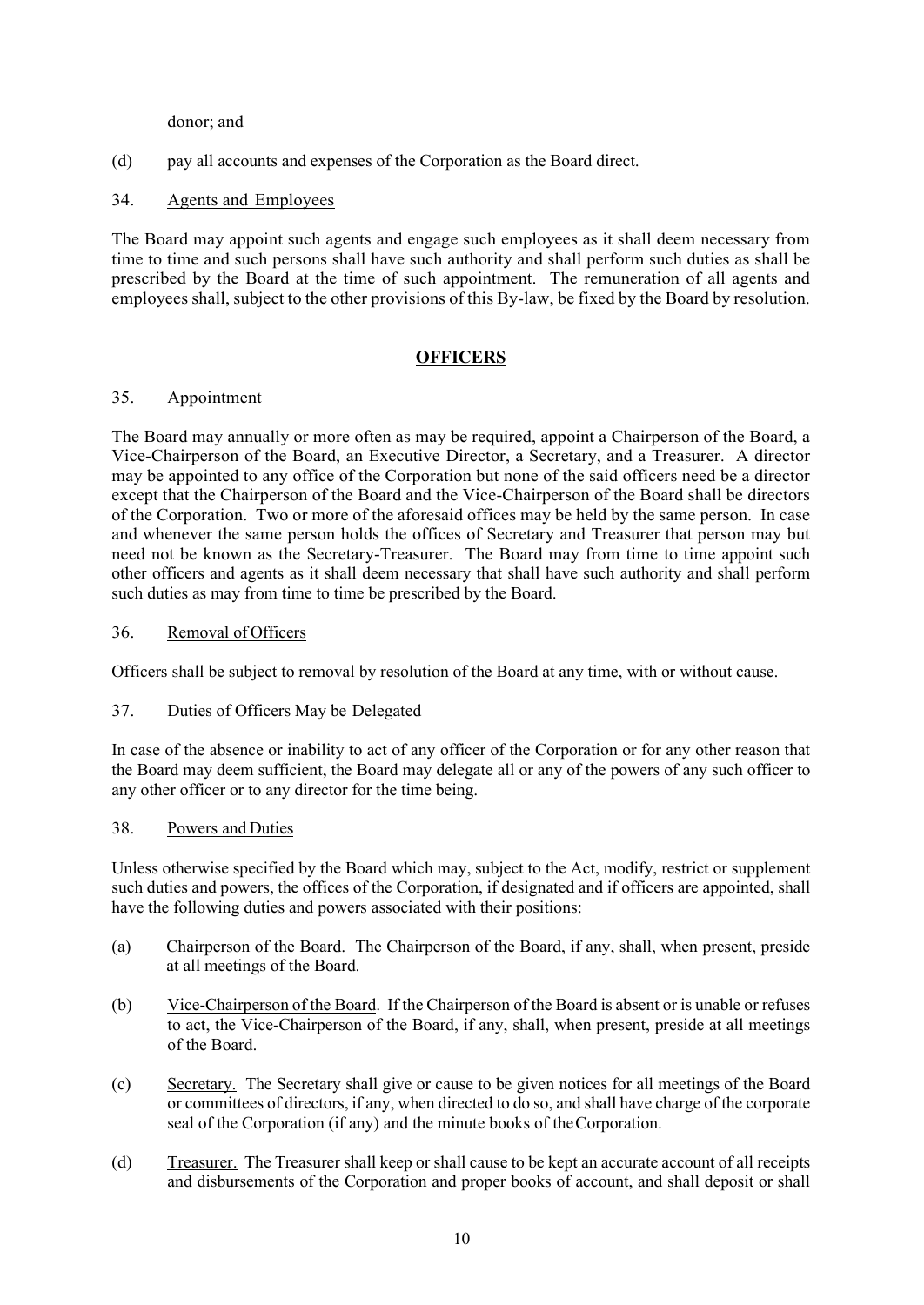cause to be deposited all moneys or other valuable effects in the name and to the credit of the Corporation in such bank or banks as may be designated from time to time by the Board. The Treasurer shall disburse or cause to be disbursed the funds of the Corporation under the direction of the Board, and render to the Board, as required by the Board, an account of all of his or her transactions as Treasurer, and of the financial position of the Corporation.

(e) Executive Director. The Board may from time to time appoint an Executive Director and may delegate to that person full power to manage and direct the business and affairs of the Corporation and to employ and discharge agents and employees of the Corporation. The Executive Director shall supervise the day to day operations and administration of the Corporation. The Executive Director shall conform to all lawful orders given by the Board and shall at all reasonable times give to the Board all information they may require regarding the affairs of the Corporation.

# **FOR THE PROTECTION OF DIRECTORS AND OFFICERS**

### 39. For the Protection of Directors and Officers

Except as otherwise provided in the Act, no director or officer for the time being of the Corporation shall be liable for the acts, receipts, neglects or defaults of any other director or officer or employee or for any loss, damage or expense happening to the Corporation through the insufficiency or deficiency of title to any property acquired by the Corporation or for or on behalf of the Corporation or for the insufficiency or deficiency of any security in or upon which any of the moneys of or belonging to the Corporation shall be placed out or invested or for any loss or damage arising from the bankruptcy, insolvency or tortious act of any person including any person with whom or which any moneys, securities or effects shall be lodged or deposited or for any loss, conversion, misapplication or misappropriation of or any damage resulting from any dealings with any moneys, securities or other assets belonging to the Corporation or for any other loss, damage or misfortune whatever which may happen in the execution of the duties of the director's or officer's respective office or trust or in relation thereto unless the same shall happen by or through the director's or officer's own willful neglect or default.

# **INDEMNITIES TO DIRECTORS AND OTHERS**

#### 40. Indemnities to Directors and Others

Every director or officer of the Corporation or other person who has undertaken or is about to undertake any liability on behalf of the Corporation or any corporation controlled by it and their heirs, executors and administrators, and estate and effects, respectively, shall from time to time and at all times, be indemnified and saved harmless out of the funds of the Corporation, from and against:

- (a) all costs, charges and expenses whatsoever which such director, officer or other person sustains or incurs in or about any action, suit or proceeding that is brought, commenced or prosecuted against the director, officer or other person for or in respect of any act, deed, matter or thing whatever, made, done or permitted by them, in or about the execution of the duties of such office or in respect of any such liability; and
- (b) all other costs, charges and expenses which the director, officer or other person sustains or incurs in or about or in relation to the affairs thereof, except such costs, charges or expenses as are occasioned by their own willful neglect or default. The Corporation shall also indemnify any such person in such other circumstances as the Act or law permits or requires. Nothing in this By-law shall limit the right of any person entitled to indemnity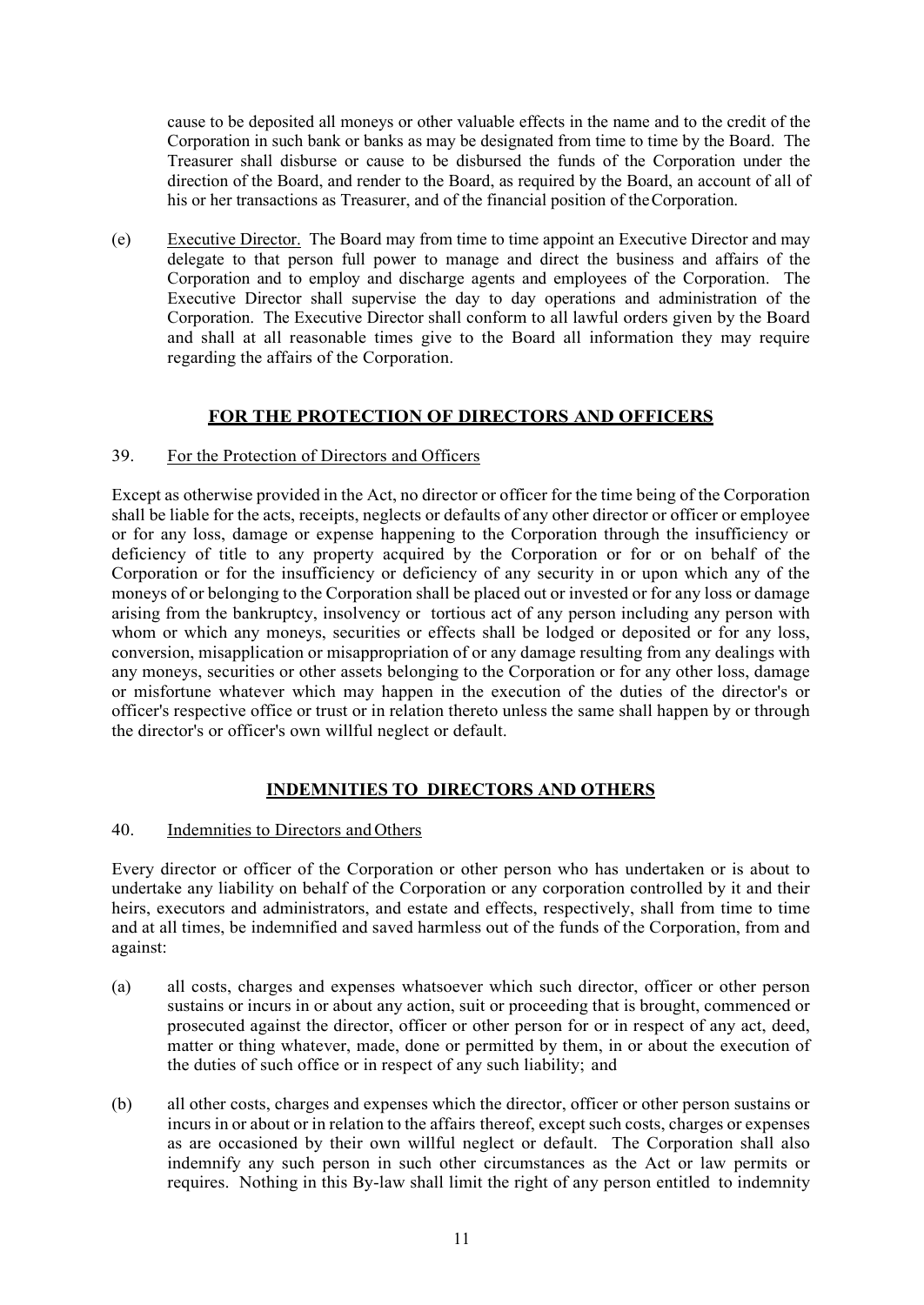to claim indemnity apart from the provisions of this By-law to the extent permitted by the Act or law.

# **EXECUTION OF INSTRUMENTS**

### 41. Execution of Instruments

Contracts, documents or any instruments in writing requiring the signature of the Corporation may be signed by any two (2) directors that have been authorized by the Board, and all contracts, documents and instruments in writing so signed shall be binding upon the Corporation without any further authorization or formality. The Board shall have the power from time to time by resolution to appoint any officer or officers or any person or persons on behalf of the Corporation either to sign contracts, documents and instruments in writing generally or to sign specific contracts, documents or instruments in writing.

The term "contracts, documents or instruments in writing" as used in this By-law shall include but not be limited to deeds, mortgages, hypothecs, charges, conveyances, transfers and assignments of property real or personal, immovable or movable, agreements, releases, receipts and discharges for the payment of money or other obligations, conveyances, transfers and assignments of shares, share warrants, stocks, bonds, debentures or other securities and all paper writings.

If the Corporation has a corporate seal, the seal of the Corporation when required may be affixed to any instruments in writing signed as aforesaid or by any officer or officers appointed by resolution of the Board.

# **CHEQUES, DRAFTS, NOTES, ETC.**

# 42. Cheques, Drafts, Notes,Etc.

All cheques, drafts or orders for the payment of money and all notes and acceptances and bills of exchange shall be signed by such officers or persons, whether or not officers of the Corporation and in such manner as the Board may from time to time designate byresolution.

# **NOTICES**

#### 43. Service

Any notice or other document required by the Act, the Regulations or this By-law to be sent to any director, Member, officer or to the auditor shall be:

(a) hand delivered to such party (hand delivery to include delivery by a recognized commercial courier), in which case such notice or other document shall be deemed received on date of delivery;

(b) except during a period of strike, lockout or other postal disruption, sent by mail, in which case such notice or other document shall be deemed received five (5) Business Days following the date of such mailing; or

(c) sent by e-mail, in which case such notice or other document shall be deemed to be received on such date of sending.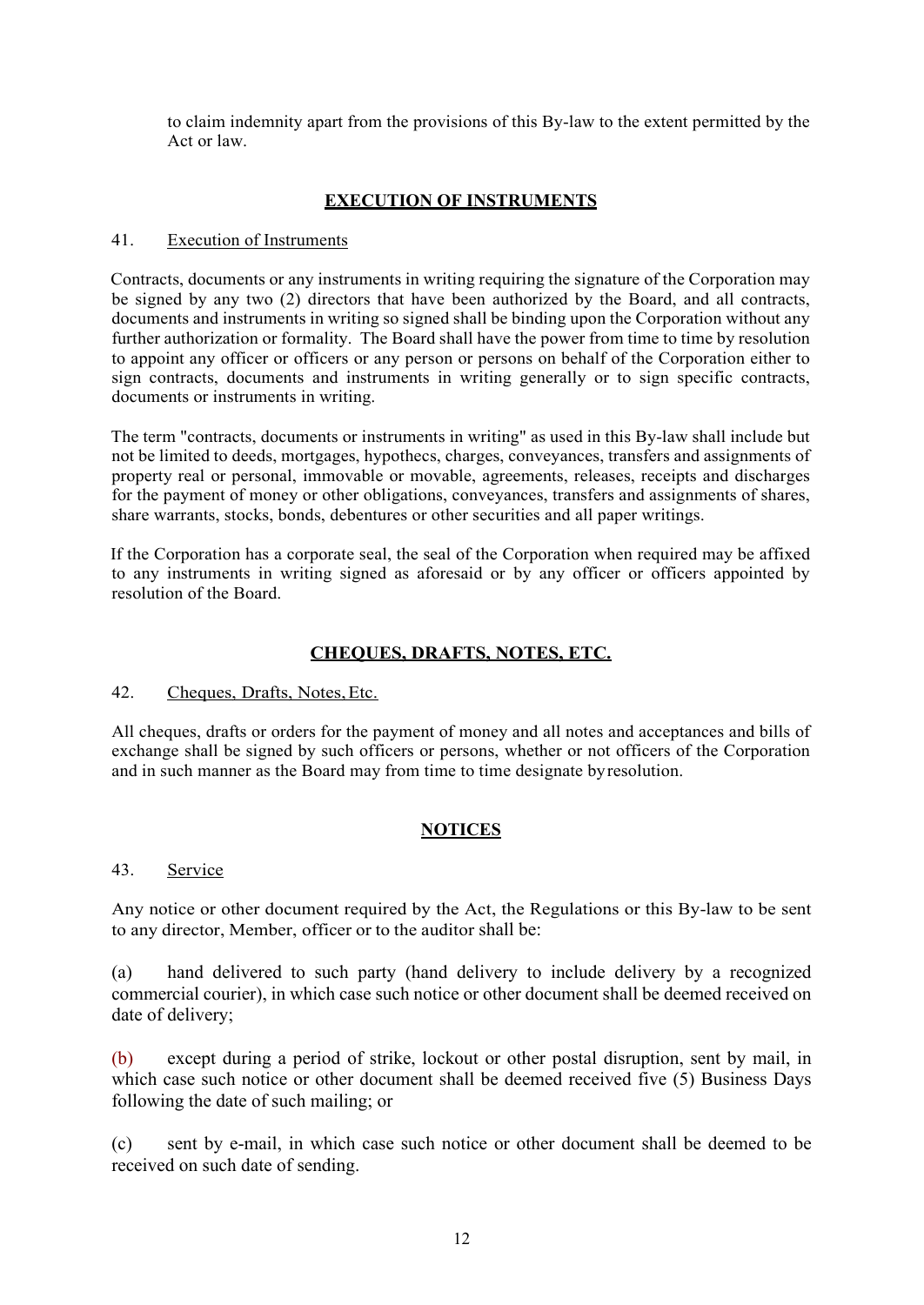A Notice shall be sent to any such person at their latest address as shown in the records of the Corporation and to the auditor at its business address, or if no address be given therein, then to the last address of such individual known to the Secretary; provided always that notice may be waived or the time for the notice may be waived or abridged at any time with the consent in writing of the person entitled thereto.

#### 44. Signature to Notices

The signature of any director or officer of the Corporation to any notice or document to be given by the Corporation may be electronic, written, stamped, typewritten or printed or partly written, stamped, typewritten or printed.

### 45. Computation of Time

In computing the date when notice must be given under any provision of the Act, the Regulations, or this By-law requiring a specified number of days' or Business Days' notice of any meeting or other event, the date of giving the notice but not the date of the meeting or other event shall be included.

### 46. Proof of Service

A certificate of an officer of the Corporation in office at the time of the making of the certificate as to facts in relation to the sending or delivery of any notice or other document to any director, officer or auditor or publication of any notice or other document shall be conclusive evidence thereof and shall be binding on every director, Member, officer or auditor of the Corporation, as the case may be.

#### 47. Omissions and Errors

The accidental omission to give a notice to any Member, director, officer or auditor or the nonreceipt of any notice by any Member, director, officer or auditor or any error in any notice not affecting the substance thereof shall not invalidate any action taken at any meeting held pursuant to such notice or otherwise founded thereon, unless otherwise provided in the Act.

# **POLICIES**

#### 48. Policies

The Board may prescribe such policies not inconsistent with this By-law relating to the management and operation of the Corporation and other matters provided for in this By-law as may be deemed expedient.

# **BY-LAWS**

#### 49. By-laws

The Board may from time to time enact by-laws relating in any way to the Corporation or to the conduct of its affairs and may from time to time amend, repeal or re-enact the by-laws. Any such enactment, amendment, repeal or re-enactment shall have force and effect only until the next meeting of Members, when it shall be submitted to the Members for consideration, and in default of confirmation by at least two-thirds  $(2/3)$  of the votes cast at a meeting of Members shall from